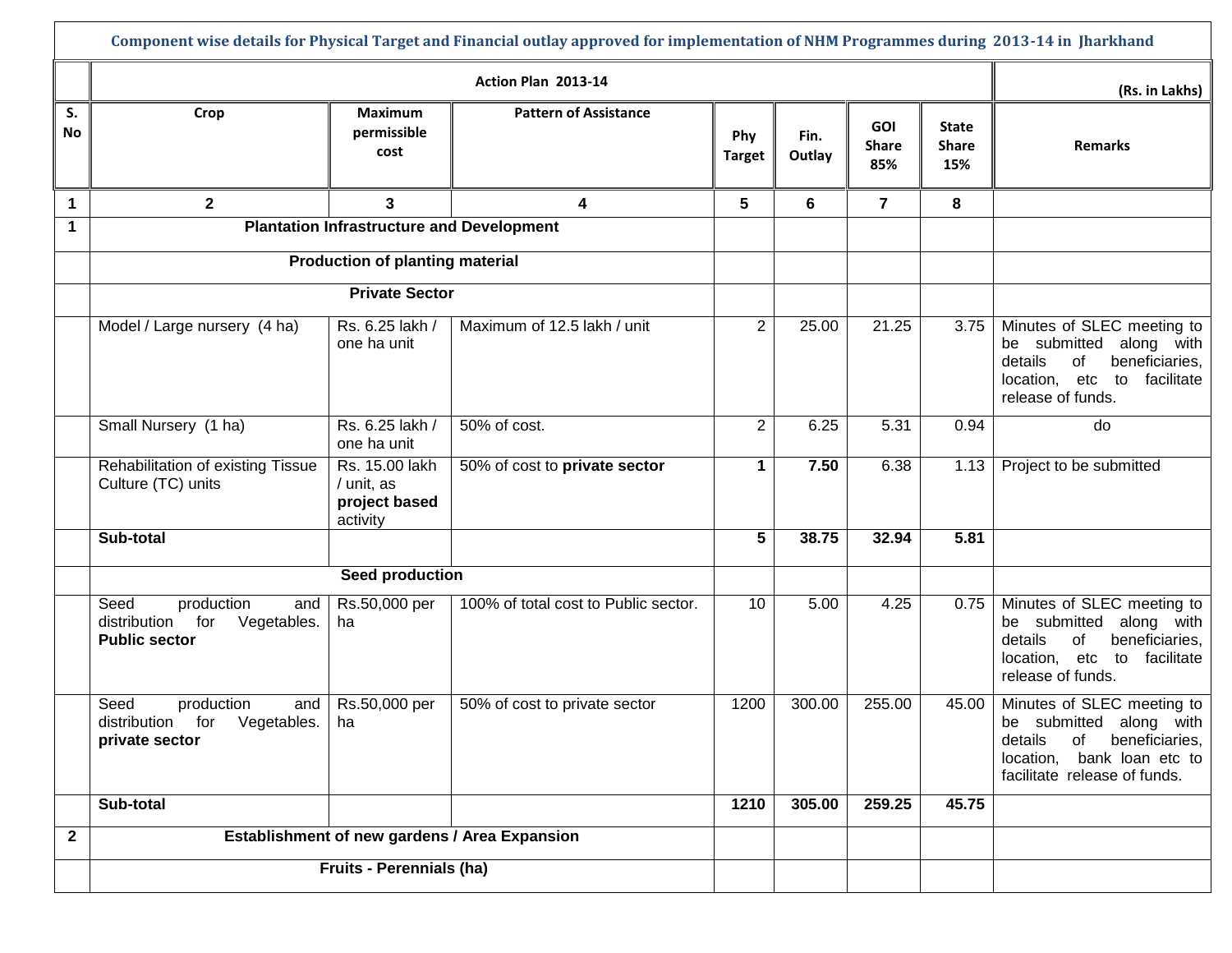| High density planting<br>guava (3x3)m | Rs.62,775/ha                          | Maximum of Rs.31388/- per ha.<br>(50% of cost for meeting the<br>expenditure on planting material<br>and cost of material for INM/IPM<br>etc., in 3 installments of 60:20:20<br>subject to survival rate of 75% in<br>2nd year and 90% in 3rd year).                                                                                                                                   | 50   | 9.42   | 8.00   | 1.41  | Spacing of crop to be<br>indicates to NHM |
|---------------------------------------|---------------------------------------|----------------------------------------------------------------------------------------------------------------------------------------------------------------------------------------------------------------------------------------------------------------------------------------------------------------------------------------------------------------------------------------|------|--------|--------|-------|-------------------------------------------|
| <b>Medow Orcharding</b><br>Guava      | Rs.1,00,000/ha                        | 50% of cost subject to a maximum<br>of Rs.50,000/ha limited to 2 ha per<br>beneficiary in 3 installments of<br>60:20:20 subject to survival rate of<br>75% in 2nd year & 90% in 3rd year                                                                                                                                                                                               | 40   | 12.00  | 10.20  | 1.80  | do                                        |
| Sub-total                             |                                       |                                                                                                                                                                                                                                                                                                                                                                                        | 90   | 21.42  | 18.20  | 3.21  |                                           |
|                                       | maximum area of 4 ha per beneficiary) | Fruit crops other than cost intensive crops using normal spacing (For a                                                                                                                                                                                                                                                                                                                |      |        |        |       |                                           |
| Mango                                 | Rs.22,000/ha                          | Maximum of Rs.16500/- per ha.<br>(75% of cost for meeting the<br>expenditure on planting material<br>and cost of material for INM/IPM, in<br>3 installments of 60:20:20 subject<br>to survival rate of 75% in 2nd year<br>and 90% in 3rd year for perennial<br>crops and for non perennial crops<br>in 2 installments of 75:25) subject<br>to survival rate of 90% in second<br>year). | 3000 | 297.00 | 252.45 | 44.55 |                                           |
| Anola                                 | Rs.23340/ha.                          | Maximum of Rs.17505/- per ha.<br>(75% of cost for meeting the<br>expenditure on planting material<br>and cost of INM/IPM etc in 3<br>installments of 60:20:20 subject to<br>survival rate of 75% in 2nd year &<br>90% in 3rd year for perennial crops<br>and for non perennial crops in 2<br>installments of 75:25).                                                                   | 100  | 10.50  | 8.93   | 1.58  |                                           |
| Citrus                                | Rs.33340/ha.                          | Maximum of Rs.25050/- per ha.<br>(75% of cost for meeting the<br>expenditure on planting material<br>and cost of material for INM/IPM, in<br>3 installments of 60:20:20 subject<br>to survival rate of 75% in 2nd year<br>and 90% in 3rd year for perennial<br>crops and for non perennial crops<br>in 2 installments of 75:25) subject<br>to survival rate of 90% in second<br>year). | 200  | 30.06  | 25.55  | 4.51  |                                           |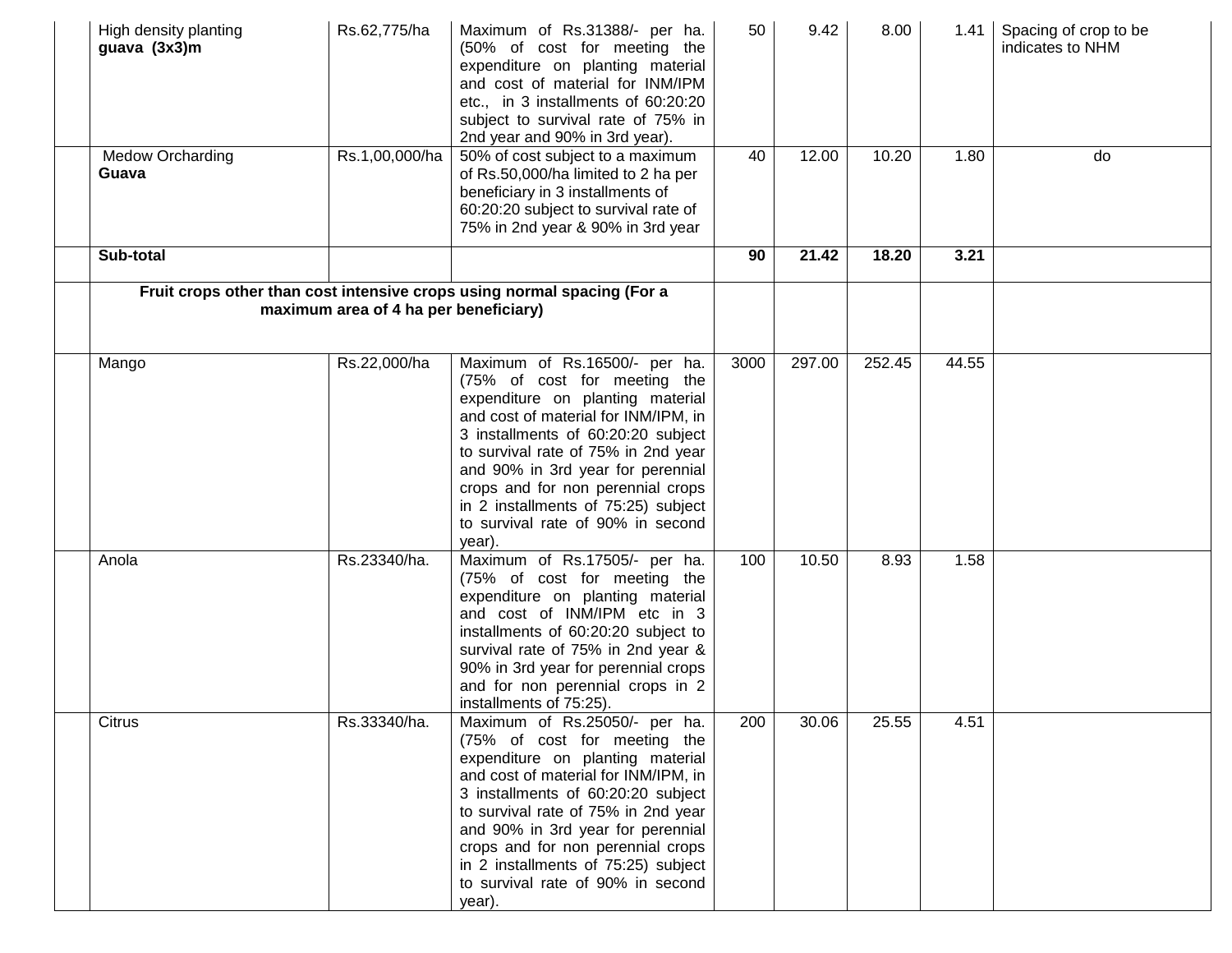| Litchi                                              | Rs.23500/ha.             | Maximum of Rs.17625/- per ha.<br>(75% of cost for meeting the<br>expenditure on planting material<br>and cost of INM/IPM etc in 3<br>installments of 60:20:20 subject to<br>survival rate of 75% in 2nd year &<br>90% in 3rd year for perennial crops<br>and for non perennial crops in 2<br>installments of 75:25).                                                                   | 50   | 5.29   | 4.49   | 0.79  |  |
|-----------------------------------------------------|--------------------------|----------------------------------------------------------------------------------------------------------------------------------------------------------------------------------------------------------------------------------------------------------------------------------------------------------------------------------------------------------------------------------------|------|--------|--------|-------|--|
| Guava                                               | Rs.21950                 | Maximum of Rs.16463/- per ha.<br>(75% of cost for meeting the<br>expenditure on planting material<br>and cost of INM/IPM etc in 3<br>installments of 60:20:20 subject to<br>survival rate of 75% in 2nd year &<br>90% in 3rd year for perennial crops<br>and for non perennial crops in 2<br>installments of 75:25).                                                                   | 300  | 29.63  | 25.19  | 4.44  |  |
| Custard apple                                       | Rs.37000/ha              | Maximum of Rs. 27750/- per<br>ha.(75% of cost for meeting the<br>expenditure on planting material<br>and cost of material for INM/IPM, in<br>3 installments of 60:20:20 subject<br>to survival rate of 75% in 2nd year<br>and 90% in 3rd year for perennial<br>crops and for non perennial crops<br>in 2 installments of 75:25) subject<br>to survival rate of 90% in second<br>year). | 100  | 16.65  | 14.15  | 2.50  |  |
| Sapota                                              | Rs.37000/ha              | Maximum of Rs. 27750/- per<br>ha.(75% of cost for meeting the<br>expenditure on planting material<br>and cost of material for INM/IPM, in<br>3 installments of 60:20:20 subject<br>to survival rate of 75% in 2nd year<br>and 90% in 3rd year for perennial<br>crops and for non perennial crops<br>in 2 installments of 75:25) subject<br>to survival rate of 90% in second<br>year). | 50   | 8.33   | 7.08   | 1.25  |  |
| Sub-total                                           |                          |                                                                                                                                                                                                                                                                                                                                                                                        | 3800 | 397.46 | 337.84 | 59.62 |  |
|                                                     | <b>Fruits-Perennials</b> |                                                                                                                                                                                                                                                                                                                                                                                        |      |        |        |       |  |
| 1st Maintenance<br>$(2012-13)$<br>Perennial Orchard | Rs. 49400/ha             | 50% of cost subject to a maximum<br>of Rs.24700/ha limited to 2 ha per<br>beneficiary in 3 installments of<br>60:20:20 subject to survival rate of<br>75% in 2nd year & 90% in 3rd year                                                                                                                                                                                                | 8370 | 206.74 | 175.73 | 31.01 |  |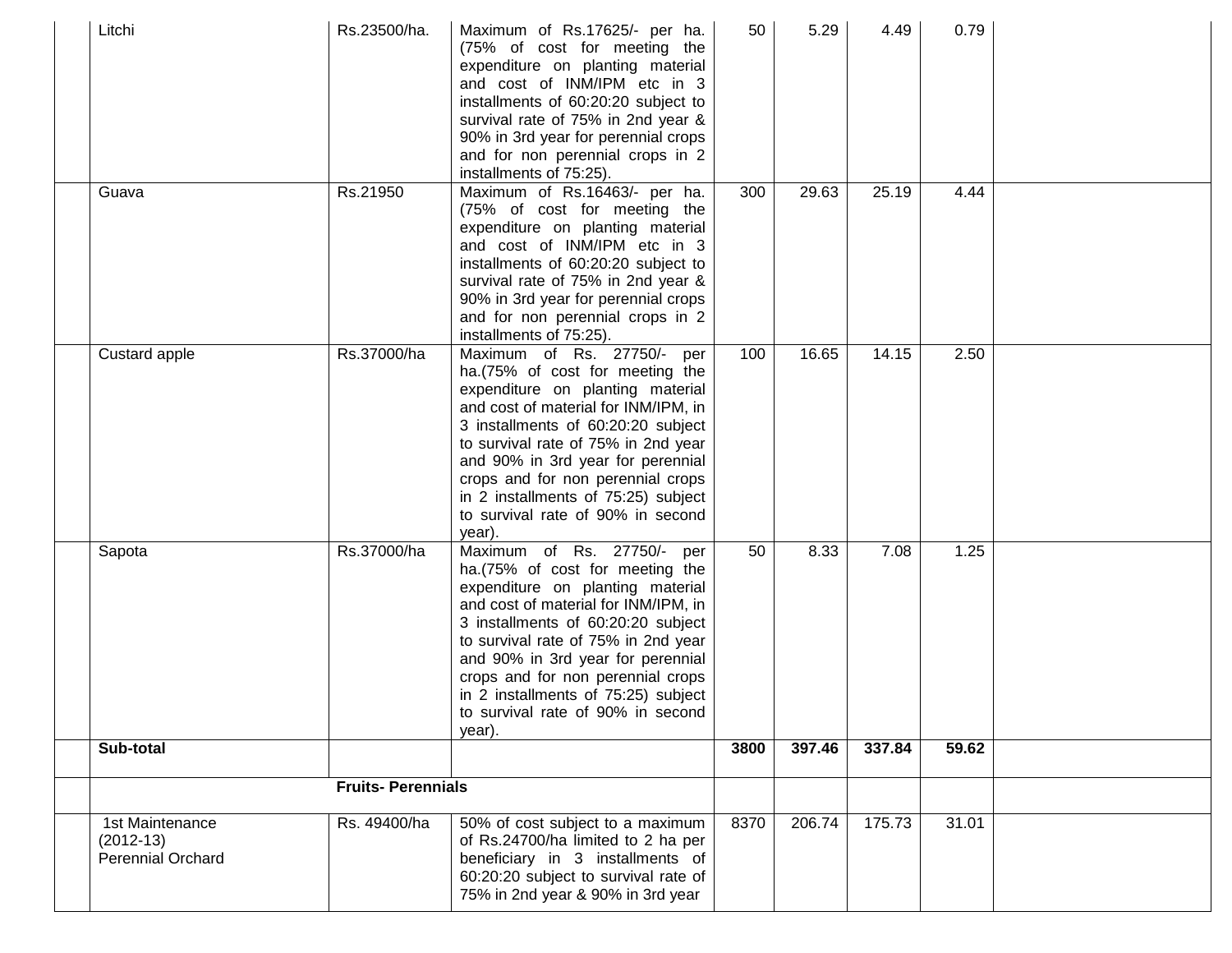| Maintenance (II Year)<br>$(2011-12)$<br>Perennial Orchard | Rs. 50,200/ha                   | 50% of cost subject to a maximum   11005<br>of Rs.25100/ha limited to 2 ha per<br>beneficiary in 3 installments of<br>60:20:20 subject to survival rate of<br>75% in 2nd year & 90% in 3rd year                                                                                                           |       | 276.23 | 234.79 | 41.43 |                                                                                                                      |
|-----------------------------------------------------------|---------------------------------|-----------------------------------------------------------------------------------------------------------------------------------------------------------------------------------------------------------------------------------------------------------------------------------------------------------|-------|--------|--------|-------|----------------------------------------------------------------------------------------------------------------------|
| Sub-total                                                 |                                 |                                                                                                                                                                                                                                                                                                           | 19375 | 482.96 | 410.52 | 72.44 |                                                                                                                      |
|                                                           |                                 | Flowers (For a maximum of 2 ha per beneficiary)                                                                                                                                                                                                                                                           |       |        |        |       |                                                                                                                      |
|                                                           | <b>Cut flowers</b>              |                                                                                                                                                                                                                                                                                                           |       |        |        |       |                                                                                                                      |
| Small & Marginal Farmers                                  | Rs. 70,000 /<br>ha.             | 50% of cost @ Rs.35,000 / ha.<br>limited to 2 ha per beneficiary                                                                                                                                                                                                                                          | 100   | 35.00  | 29.75  | 5.25  |                                                                                                                      |
|                                                           | <b>Bulbulous flowers</b>        |                                                                                                                                                                                                                                                                                                           |       |        |        |       |                                                                                                                      |
| Small & Marginal Farmers                                  | Rs. 90,000/ha                   | 50% of cost @ Rs.45,000 / ha.<br>limited to 2 ha per beneficiary                                                                                                                                                                                                                                          | 100   | 45.00  | 38.25  | 6.75  |                                                                                                                      |
|                                                           | <b>Loose Flowers (Marigold)</b> |                                                                                                                                                                                                                                                                                                           |       |        |        |       |                                                                                                                      |
| Small & Marginal Farmers                                  | Rs. 24,000/ha                   | 50% of cost @ Rs.12,000 / ha.<br>limited to 2 ha per beneficiary                                                                                                                                                                                                                                          | 100   | 12.00  | 10.20  | 1.80  |                                                                                                                      |
| Sub-total                                                 |                                 |                                                                                                                                                                                                                                                                                                           | 300   | 92.00  | 78.20  | 13.80 |                                                                                                                      |
|                                                           |                                 | Spices (For a maximum area of 2 ha per beneficiary)                                                                                                                                                                                                                                                       |       |        |        |       |                                                                                                                      |
| <b>Rhizomatic Spices-</b><br><b>Ginger/Turmeric</b>       | Rs. 25,000 / ha                 | Maximum of Rs. 12,500/- per ha.<br>(50% of cost for meeting the<br>expenditure on planting material<br>and cost of material for INM/IPM<br>etc).                                                                                                                                                          | 3200  | 400.00 | 340.00 | 60.00 | Only<br>certified<br>Planting<br>material to be used. TL<br>material to be used only from<br>Public sector agencies. |
| Other aromatic plants<br><b>Lemon-Grass</b>               | do                              | do                                                                                                                                                                                                                                                                                                        | 100   | 12.50  | 10.63  | 1.88  |                                                                                                                      |
| Sub-total                                                 |                                 |                                                                                                                                                                                                                                                                                                           |       | 412.50 | 350.63 | 61.88 |                                                                                                                      |
|                                                           |                                 | Plantation crops (For a maximum area of 4 ha per beneficiary)                                                                                                                                                                                                                                             |       |        |        |       |                                                                                                                      |
| Cashewnut                                                 | Rs. 40,000ha                    | Maximum of Rs. 20,000/- per ha<br>(50% of cost for meeting the<br>expenditure on planting material<br>and cost of material for INM/IPM<br>etc) in 3 installments of 60:20:20<br>subject to survival rate of 75% in<br>second year and 90% in third year<br>for a maximum area of 4 ha per<br>beneficiary. | 2500  | 300.00 | 255.00 | 45.00 |                                                                                                                      |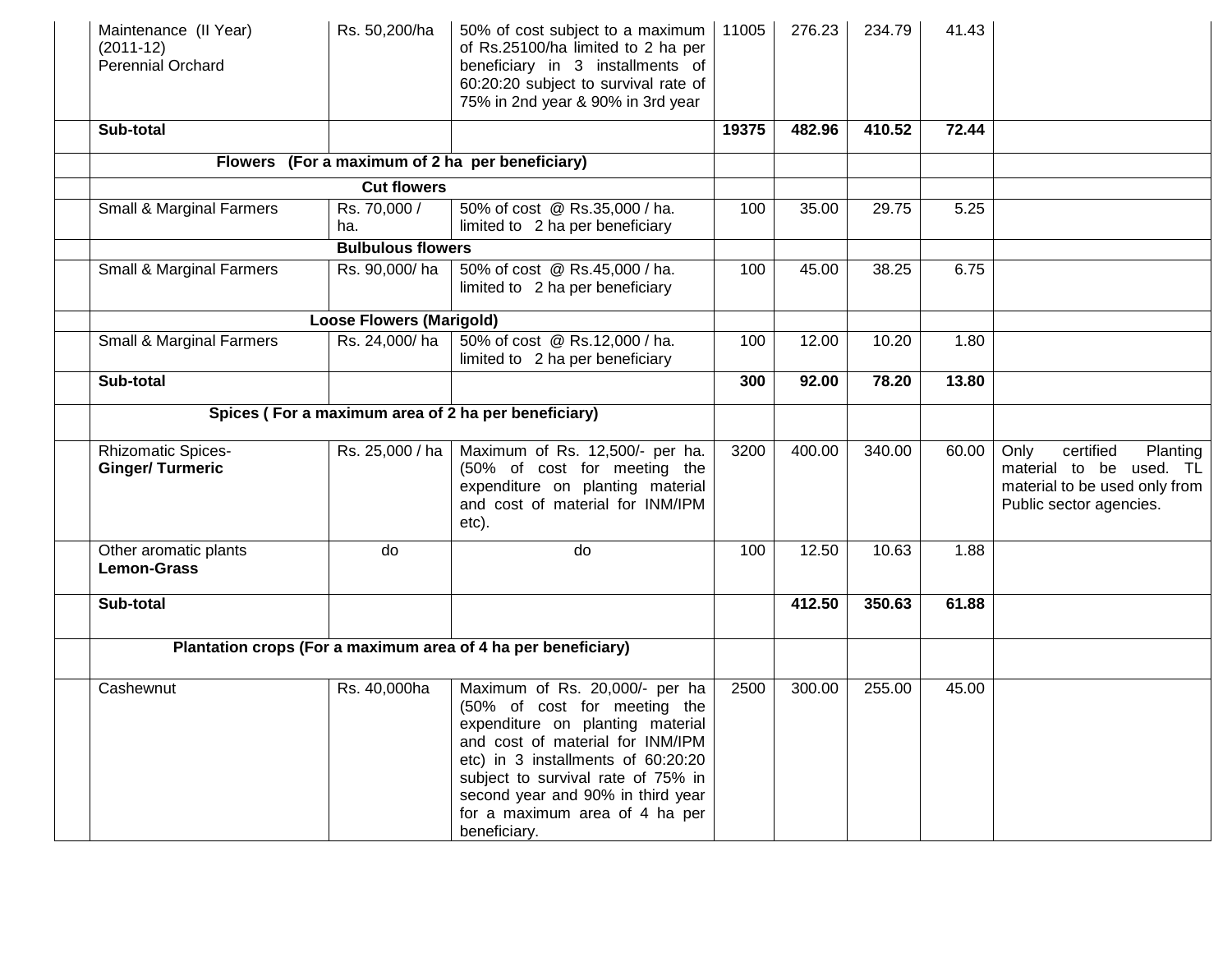|   | Maintenance (II Year)                                                                                                                                                                          | Rs. 40,000ha                             | Maximum of Rs. 20,000/- per ha<br>(50% of cost for meeting the<br>expenditure on planting material<br>and cost of material for INM/IPM<br>etc) in 3 installments of 60:20:20<br>subject to survival rate of 75% in<br>second year and 90% in third year<br>for a maximum area of 4 ha per<br>beneficiary. | 3000  | 84.00  | 71.40  | 12.60  |                                                      |
|---|------------------------------------------------------------------------------------------------------------------------------------------------------------------------------------------------|------------------------------------------|-----------------------------------------------------------------------------------------------------------------------------------------------------------------------------------------------------------------------------------------------------------------------------------------------------------|-------|--------|--------|--------|------------------------------------------------------|
|   | Maintenance (III Year)                                                                                                                                                                         | Rs. 40,000ha                             | Maximum of Rs. 20,000/- per ha<br>(50% of cost for meeting the<br>expenditure on planting material<br>and cost of material for INM/IPM<br>etc) in 3 installments of 60:20:20<br>subject to survival rate of 75% in<br>second year and 90% in third year<br>for a maximum area of 4 ha per<br>beneficiary. | 3000  | 84.00  | 71.40  | 12.60  |                                                      |
|   | Sub-total                                                                                                                                                                                      |                                          |                                                                                                                                                                                                                                                                                                           |       | 468.00 | 397.80 | 70.20  |                                                      |
| 3 | Rejuvenation/replacement of<br>senile plantation.                                                                                                                                              | Rs.30,000/ha<br>(average)                | 50% of the total cost subject to a<br>maximum of Rs. 15,000/ha to a<br>limited of 2 ha per beneficiary.<br>Actual cost to be claimed based on<br>the nature and requirement of the<br>crop to be rejuvenated.                                                                                             | 50    | 7.50   | 6.38   | 1.13   | To be implemented as per<br>guidelines circulated    |
| 4 |                                                                                                                                                                                                | <b>Creation of Water resources</b>       |                                                                                                                                                                                                                                                                                                           |       |        |        |        |                                                      |
|   | <b>Community tanks</b> / on farm<br>ponds/on farm water reservoirs<br>with use of plastic/RCC lining -<br>(10 ha. of command area, with<br>pond size of 100m x 100m x<br>3m) -- In Hilly areas | Rs.17.25 lakh<br>in hilly areas.         | 100% of cost for 10 ha                                                                                                                                                                                                                                                                                    | 49.15 | 847.84 | 720.66 | 127.18 | Efforts to be made for<br>convergence with MNREGS    |
|   | Water harvesting system for<br>individuals - for storage of water<br>in 20m x 20m x 3m ponds/wells<br>@Rs.100.00 cum (@50%<br>subsidy) -- In Hilly areas                                       | Rs.1.38 lakh in<br>hilly areas           | 100% of cost for 10 ha                                                                                                                                                                                                                                                                                    | 20    | 13.80  | 11.73  | 2.07   | Efforts to<br>be made for<br>convergence with MNREGS |
|   | Sub-total                                                                                                                                                                                      |                                          |                                                                                                                                                                                                                                                                                                           |       | 861.64 | 732.39 | 129.25 |                                                      |
| 5 |                                                                                                                                                                                                | Protected cultivation (area in hectares) |                                                                                                                                                                                                                                                                                                           |       |        |        |        |                                                      |
|   |                                                                                                                                                                                                | <b>Green House Structure</b>             |                                                                                                                                                                                                                                                                                                           |       |        |        |        |                                                      |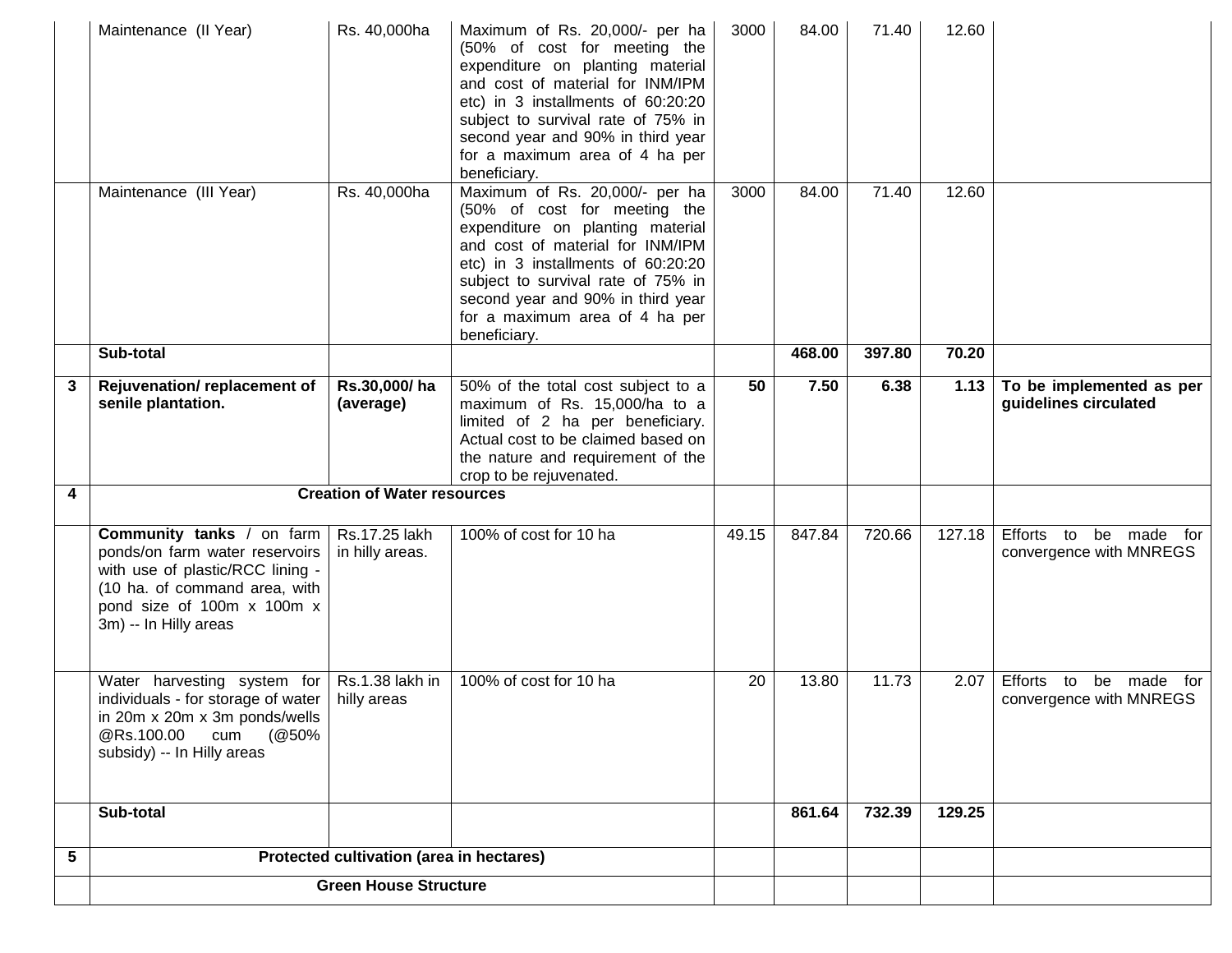|   | Fan & Pad System                                                                | Rs. 1465/<br>Sq.m                    | 50% of the cost limited to 1000<br>Sq.m per beneficiary.                                |      | 0.00    | 0.00    | 0.00   |                                                                                                                                                 |
|---|---------------------------------------------------------------------------------|--------------------------------------|-----------------------------------------------------------------------------------------|------|---------|---------|--------|-------------------------------------------------------------------------------------------------------------------------------------------------|
|   |                                                                                 | <b>Naturally ventilated system</b>   |                                                                                         |      |         |         |        |                                                                                                                                                 |
|   | Tubular structure                                                               | $\overline{\mathsf{Rs}}$ . 935/ Sq.m | 50% of the cost limited to 4000<br>Sq.m per beneficiary.                                | 0.20 | 9.35    | 7.95    | 1.40   | Minutes of SLEC meeting to<br>be submitted along with<br>details<br>of<br>beneficiaries,<br>location, etc to<br>facilitate<br>release of funds. |
|   | <b>Plastic Mulching</b>                                                         | Rs. 20,000/ha                        | 50% of the total cost limited to 2 ha<br>per beneficiary.                               | 700  | 70.00   | 59.50   | 10.50  | do                                                                                                                                              |
|   |                                                                                 | <b>Shade Net House</b>               |                                                                                         |      |         |         |        |                                                                                                                                                 |
|   | Tubular structure                                                               | Rs. 600/ Sq.m                        | 50% of cost limited to 4000 Sq.m<br>per beneficiary.                                    | 4.00 | 120.00  | 102.00  | 18.00  | Minutes of SLEC meeting to<br>be submitted<br>along with<br>details<br>of<br>beneficiaries,<br>location, etc to facilitate<br>release of funds. |
|   | Cost of planting<br>material of<br>high value vegetables grown in<br>poly house | Rs.105/Sq.m                          | 50% of cost.                                                                            | 2.00 | 10.50   | 8.93    | 1.58   | do                                                                                                                                              |
|   | Cost of planting material<br>of<br>flowers for poly house                       | Rs.500/ Sq.m                         | 50% of cost.                                                                            | 0.10 | 2.50    | 2.13    | 0.38   | do                                                                                                                                              |
|   | germination unit for<br>seed<br>marginal farmer                                 | Rs. 8.50 lakh/<br>unit               | 50% assistance of per unit cost.                                                        | 115  | 488.75  | 415.44  | 73.31  | do                                                                                                                                              |
|   | Anti insect vegetable cultivation<br>unit for marginal farmer                   | Rs. 9.00 lakh/<br>unit               | 50% assistance of per unit cost.                                                        | 110  | 495.00  | 420.75  | 74.25  | do                                                                                                                                              |
|   | Thermal<br>screen<br>house<br>for<br>marginal farmer                            | Rs.6.00 lakh/<br>unit                | 50% assistance of per unit cost.                                                        | 140  | 420.00  | 357.00  | 63.00  | do                                                                                                                                              |
|   | Sub-total                                                                       |                                      |                                                                                         | 1071 | 1616.10 | 1373.69 | 242.42 |                                                                                                                                                 |
|   |                                                                                 |                                      |                                                                                         |      |         |         |        |                                                                                                                                                 |
|   |                                                                                 | <b>Management (IPM)</b>              | Promotion of Integrated Nutrient Management (INM) / Integrated Pest                     |      |         |         |        |                                                                                                                                                 |
|   | Promotion of IPM/INM                                                            | Rs. 2000/ha                          | 50% of cost subject to a maximum<br>of Rs 1000 / ha limited to 4.00 ha/<br>beneficiary. | 1000 | 10.00   | 8.50    | 1.50   | To be need based and taken<br>up after identifying problem<br>of pest / disease and nutrient<br>deficiency.                                     |
|   | Sub-total                                                                       |                                      |                                                                                         | 1000 | 10.00   | 8.50    | 1.50   |                                                                                                                                                 |
| 6 |                                                                                 | <b>Organic Farming</b>               |                                                                                         |      |         |         |        |                                                                                                                                                 |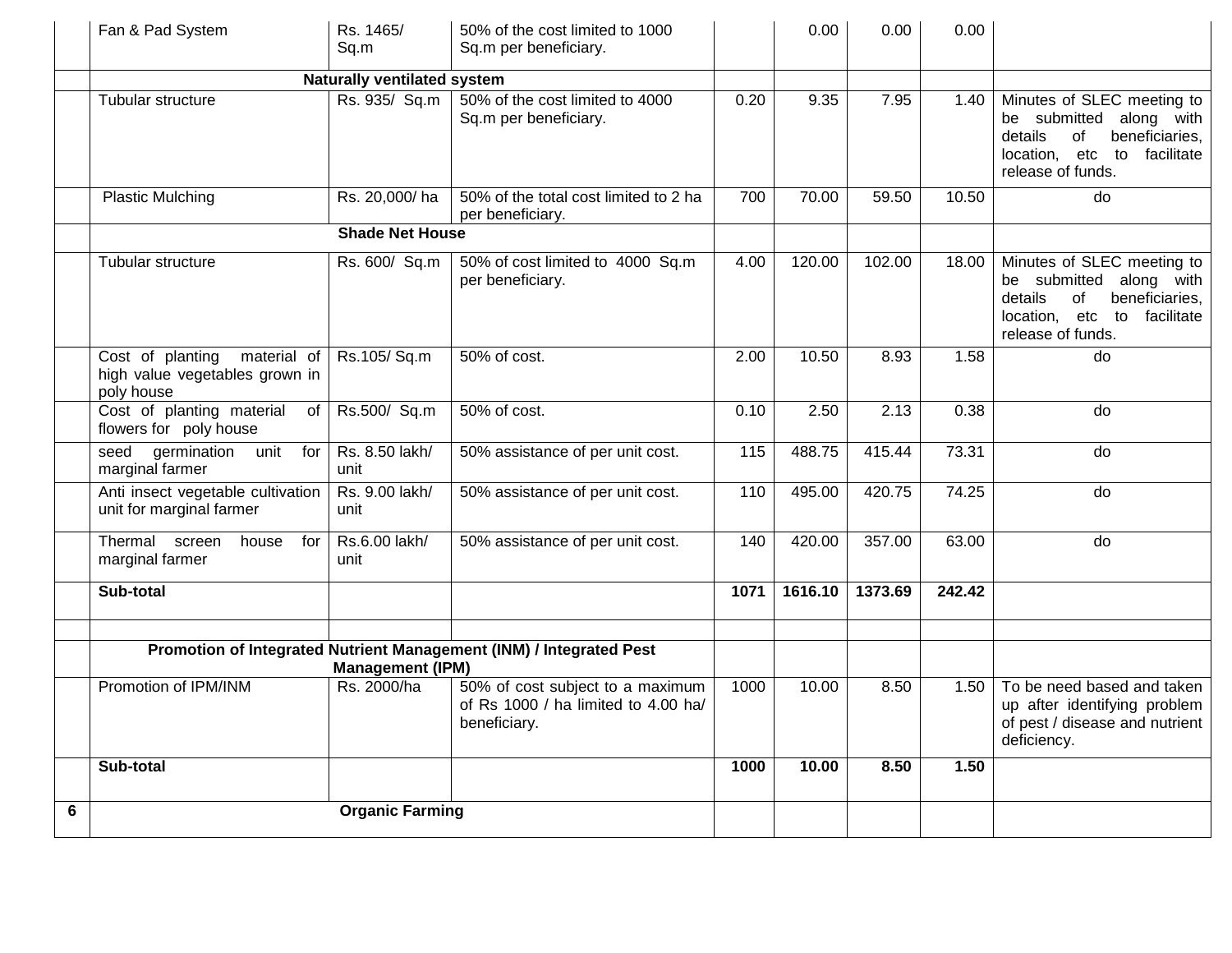|                | Adoption of Organic Farming.                                                                     | Rs. 20,000/ha                                         | 50% of cost limited to Rs.10000/ha<br>for a maximum area of 4 ha. per<br>beneficiary, spread over a period of<br>3 years involving an assistance of<br>Rs.4000/- in first year and<br>Rs.3000/- each in second & third<br>year. The programme to be linked<br>with certification. | 5000           | 200.00 | 170.00 | 30.00  | Project to be submitted                                                               |
|----------------|--------------------------------------------------------------------------------------------------|-------------------------------------------------------|-----------------------------------------------------------------------------------------------------------------------------------------------------------------------------------------------------------------------------------------------------------------------------------|----------------|--------|--------|--------|---------------------------------------------------------------------------------------|
|                | Adoption of Organic Farming.<br>2012-13                                                          | Rs. 20,000/ha                                         | 50% of cost limited to Rs.10000/ha<br>for a maximum area of 4 ha. per<br>beneficiary, spread over a period of<br>3 years involving an assistance of<br>Rs.4000/- in first year and<br>Rs.3000/- each in second & third<br>year. The programme to be linked<br>with certification. | 6070           | 182.10 | 154.79 | 27.32  | Project to be submitted                                                               |
|                | <b>Organic Certification</b>                                                                     | Project based                                         | Rs. 5 lakh for a cluster of 50 ha<br>which will include Rs.1.50 lakh in<br>first year, Rs. 1.50 lakh in second<br>year and Rs. 2.00 lakh in third year.                                                                                                                           | 100            | 150.00 | 127.50 | 22.50  | Project to be submitted                                                               |
|                | Certification<br>Organic<br>of I<br>2012-13                                                      | Project based                                         | Rs. 5 lakh for a cluster of 50 ha<br>which will include Rs.1.50 lakh in<br>first year, Rs. 1.50 lakh in second<br>year and Rs. 2.00 lakh in third year.                                                                                                                           | 86             | 129.00 | 109.65 | 19.35  | Project to be submitted                                                               |
|                | Certification<br>Organic<br>of<br>2011-12                                                        | Project based                                         | Rs. 5 lakh for a cluster of 50 ha<br>which will include Rs.1.50 lakh in<br>first year, Rs. 1.50 lakh in second<br>year and Rs. 2.00 lakh in third year.                                                                                                                           | $\overline{7}$ | 10.50  | 8.93   | 1.58   | Project to be submitted                                                               |
| $\overline{7}$ |                                                                                                  |                                                       | Vermi compost Units / organic input production unit                                                                                                                                                                                                                               |                |        |        |        |                                                                                       |
|                | HDPE Vermibed to the size of<br>cft $(12'x4'x2')$ to be<br>96<br>administered on pro-rata basis. | 10,000<br>Rs.<br>/unit for HDPE<br>Vermibed           | HDPE Vermibed, 50% of cost<br>conforming to the size of 96 cft<br>(12'x4'x2')to be administered on<br>pro-rata basis.                                                                                                                                                             | 635            | 31.75  | 26.99  | 4.76   | Designs para meter of HDPE<br>beds will conformer to BIS<br>standards (ISI 5907:2010) |
|                | permanent structure                                                                              | Rs. 60,000/<br>unit for<br>permanent<br>structure and | 50% of cost conforming to the size<br>of the unit of 30'x8'x2.5' dimension<br>of permanent structure to be<br>administered on pro-rata basis.                                                                                                                                     | 50             | 15.00  | 12.75  | 2.25   |                                                                                       |
|                | Sub-total                                                                                        |                                                       |                                                                                                                                                                                                                                                                                   | 11948          | 718.35 | 610.60 | 107.75 |                                                                                       |
| 8              |                                                                                                  | Pollination support through beekeeping                |                                                                                                                                                                                                                                                                                   |                |        |        |        |                                                                                       |
|                | Honey bee colony                                                                                 | Rs. 1400/<br>colony of 4<br>frames                    | 50% of cost limited to 50 colonies /<br>beneficiary.                                                                                                                                                                                                                              | 300            | 2.10   | 1.79   | 0.32   | List of Beneficiaries to be<br>given.                                                 |
|                | <b>Hives</b>                                                                                     | Rs. 1600/hive                                         | 50% of cost limited to 50 colonies /<br>beneficiary.                                                                                                                                                                                                                              | 300            | 2.40   | 2.04   | 0.36   | List of Beneficiaries to be<br>given.                                                 |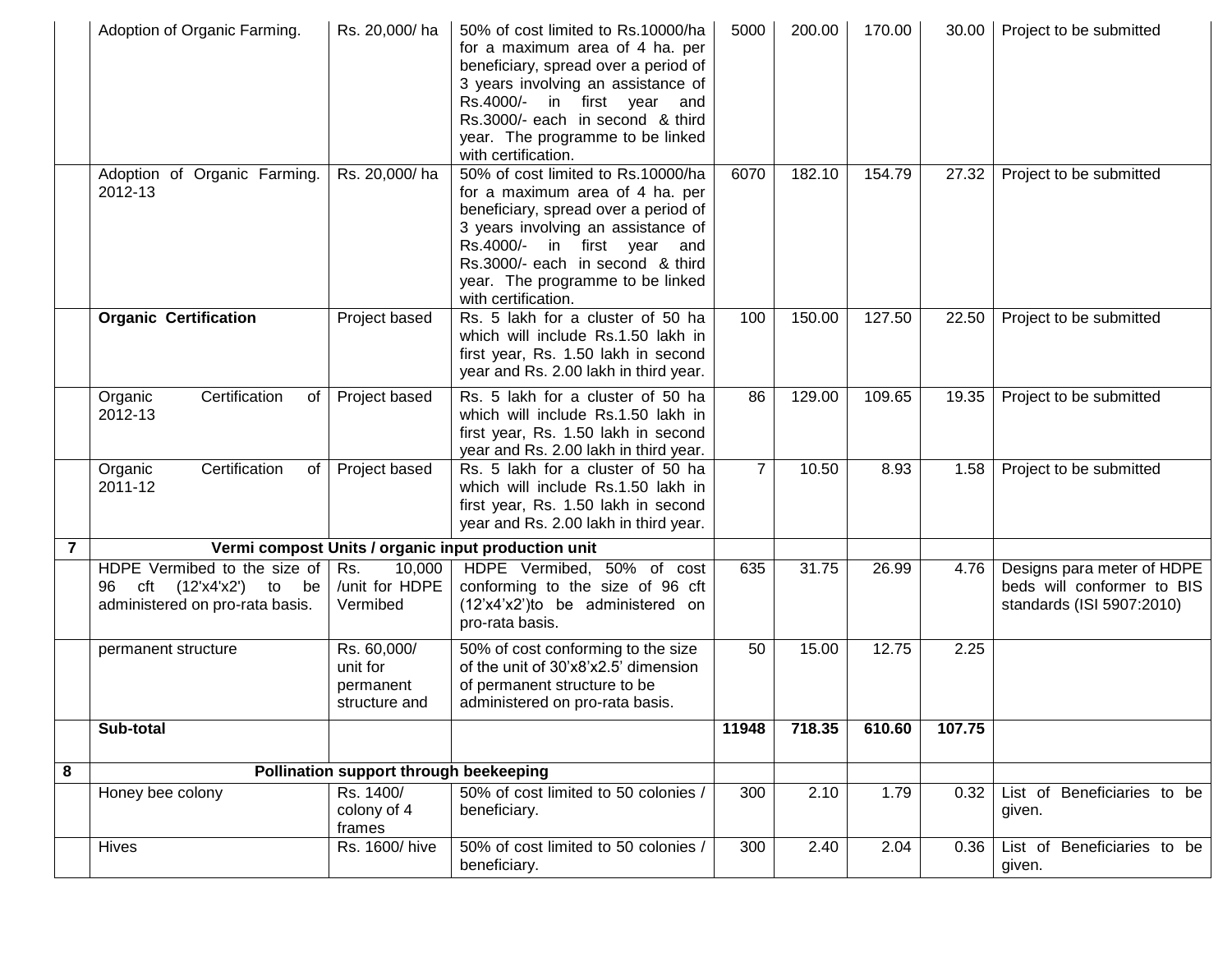|   | Equipment including<br>honey<br>extractor (4 frame), food grade<br>container (30 kg), net, etc.                      |                                                            | Rs. 14,000/set   50% of the cost limited to one set<br>per beneficiary. | 30             | 2.10  | 1.79  | 0.32 | List of Beneficiaries to be<br>given.         |
|---|----------------------------------------------------------------------------------------------------------------------|------------------------------------------------------------|-------------------------------------------------------------------------|----------------|-------|-------|------|-----------------------------------------------|
|   | Sub-total                                                                                                            |                                                            |                                                                         | 630            | 6.60  | 5.61  | 0.99 |                                               |
|   |                                                                                                                      | <b>Horticulture Mechanization</b>                          |                                                                         |                |       |       |      |                                               |
|   | machines /<br>Power operated<br>tools including Power Saw and<br>Plant Protection equipments<br>etc.                 | Rs.35,000/-<br>per set                                     | 50% of cost limited to one set per<br>beneficiary.                      | 20             | 3.50  | 2.98  | 0.53 | List of Beneficiaries to be<br>furnished.     |
|   | Power machines (20 HP &<br>above including accessories /<br>equipments                                               | Rs. 3,00,000/-<br>per set                                  | 50% of cost limited to one set per<br>beneficiary.                      | 3              | 4.50  | 3.83  | 0.68 | List of Beneficiaries to be<br>furnished.     |
|   | Sub-total                                                                                                            |                                                            |                                                                         | 23             | 8.00  | 6.80  | 1.20 |                                               |
|   | Technology<br>Dissemination  <br>through demonstration/ Front<br>Line Demonstration<br>(FLD)<br><b>Public Sector</b> | Rs. 25.00 lakh                                             | 75 % of cost in farmers field.                                          | $\overline{2}$ | 37.50 | 31.88 | 5.63 | Project to be submitted                       |
| 9 |                                                                                                                      | Human Resource Development (HRD)                           |                                                                         |                |       |       |      |                                               |
|   |                                                                                                                      | <b>Training of farmers</b>                                 |                                                                         |                |       |       |      |                                               |
|   | Within the District                                                                                                  | Rs.400 /<br>day<br>farmer<br>per<br>excluding<br>transport | 100% of the cost.                                                       | 1000           | 12.00 | 10.20 | 1.80 | Training<br>Calendar to be<br>furnished       |
|   | Within the State                                                                                                     | Rs.750 /<br>day<br>farmer<br>per<br>excluding<br>transport | 100% of the cost.                                                       | 1000           | 22.50 | 19.13 | 3.38 | Training<br>Calendar to<br>be<br>furnished    |
|   | Outside the State                                                                                                    | Rs.1000 / day<br>farmer<br>per<br>excluding<br>transport   | 100% of the cost.                                                       | 200            | 10.00 | 8.50  | 1.50 | Training<br>Calendar to<br>be<br>furnished    |
|   |                                                                                                                      | <b>Exposure visit of farmers</b>                           |                                                                         |                |       |       |      |                                               |
|   | Within the District (one day)                                                                                        | Rs.250/day per<br>farmer<br>excluding<br>transport         | 100% of the cost.                                                       | 1000           | 2.50  | 2.13  | 0.38 | Training<br>Calendar to<br>be<br>furnished    |
|   | Within the State (2 days)                                                                                            | 300/day<br>Rs.<br>farmer<br>per<br>excluding<br>transport  | 100% of the cost.                                                       | 1000           | 9.00  | 7.65  | 1.35 | Training<br>Calendar to<br>be<br>furnished    |
|   | Outside the State (5 days)                                                                                           | 600/day<br>Rs.<br>farmer<br>per                            | 100% of the cost.                                                       | 200            | 6.00  | 5.10  | 0.90 | $T$ raining<br>Calendar to<br>be<br>furnished |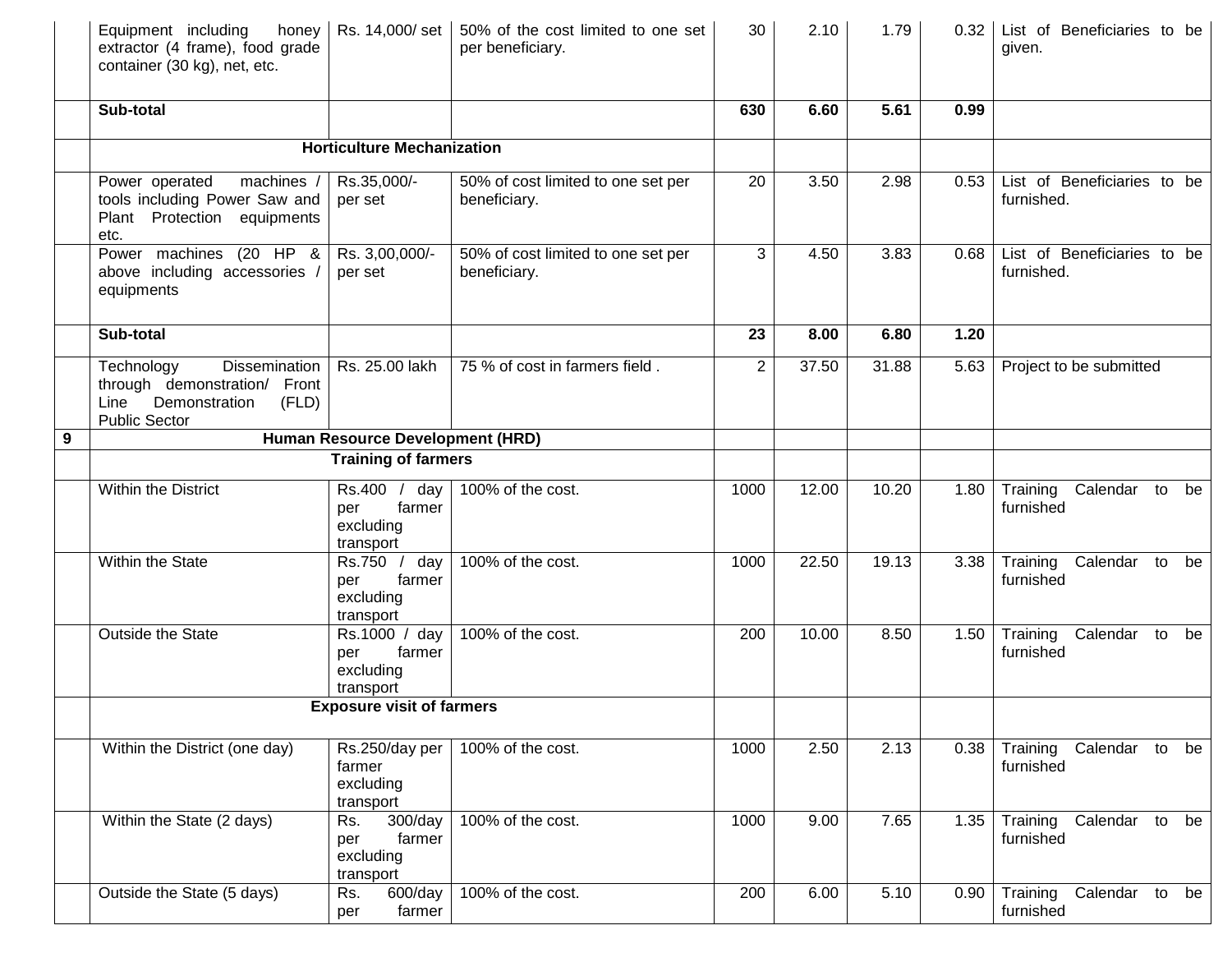|    |                                                                                          | excluding<br>transport                                       |                                                                                                                                                         |                |        |        |        |                                                                                                                                              |
|----|------------------------------------------------------------------------------------------|--------------------------------------------------------------|---------------------------------------------------------------------------------------------------------------------------------------------------------|----------------|--------|--------|--------|----------------------------------------------------------------------------------------------------------------------------------------------|
|    |                                                                                          |                                                              | Training / study tour of technical staff / field finctionaries                                                                                          |                |        |        |        |                                                                                                                                              |
|    | Within the State (5 days)                                                                | Project Based                                                |                                                                                                                                                         |                | 1.00   | 0.85   | 0.15   | Calendar to<br>Training<br>be<br>furnished                                                                                                   |
|    | Outside India                                                                            | Project Based                                                |                                                                                                                                                         | 3              | 15.00  | 12.75  | 2.25   | Project to be submitted                                                                                                                      |
|    | Sub-total                                                                                |                                                              |                                                                                                                                                         | 4403           | 78.00  | 66.30  | 11.70  |                                                                                                                                              |
| B  |                                                                                          |                                                              | <b>INTEGRATED POST HARVEST MANAGEMENT</b>                                                                                                               |                |        |        |        |                                                                                                                                              |
| 10 | Pack house / On farm collection<br>& storage unit                                        | Rs. 3.00 Lakh/<br>per unit with<br>size of 9Mx6M             | 50% of the capital cost.                                                                                                                                | 300            | 450.00 | 382.50 | 67.50  | Minutes of SLEC meeting to<br>be submitted along with<br>details<br>of<br>beneficiaries,<br>location, etc to facilitate<br>release of funds. |
|    | Pre-cooling<br>unit<br>project in case<br>Hilly &<br><b>Scheduled areas</b>              | Rs.15.00<br>lakh<br>$6\overline{6}$<br>for<br>MT<br>capacity | Credit linked back-ended subsidy<br>@55% of the cost of project in case<br>Hilly & Scheduled areas for<br>individual entrepreneurs for 6MT<br>capacity. | 3              | 24.75  | 21.04  | 3.71   | Project to be submitted                                                                                                                      |
|    | Units<br>Cold<br>Storage<br>(Construction /<br>expansion<br>Modernization)               | Rs.6000 / MT<br>5000<br>per<br><b>MTcapacity</b>             | 55% of the cost of project in case<br>Hilly & Scheduled areas.                                                                                          | 1              | 165.00 | 140.25 | 24.75  | Project to be submitted                                                                                                                      |
|    | Mobile<br>cooling<br>unit<br>pre<br>in case Hilly &<br>project<br><b>Scheduled areas</b> | 24.00<br>Rs.<br>lakh/unit for 5<br>MT capacity               | Credit linked back-ended subsidy<br>@55% of the cost of project in case<br>Hilly & Scheduled areas for<br>individual entrepreneurs for 5MT<br>capacity. | 3              | 39.60  | 33.66  | 5.94   | Project to be submitted                                                                                                                      |
|    | Refer<br>vans/<br>containers<br>in case Hilly &<br>project<br><b>Scheduled areas</b>     | Rs. 24.00 lakh/<br>unit for 6 MT<br>capacity                 | Credit linked back-ended subsidy<br>@55% of the cost of project in case<br>Hilly & Scheduled areas.                                                     | 5              | 66.00  | 56.10  | 9.90   | Project to be submitted                                                                                                                      |
|    | Minimal<br>Mobile<br>Primary/<br>processing<br><b>Hilly &amp; Scheduled areas</b>        | Rs.<br>24.00<br>unit   lakh/unit.                            | Credit linked back-ended subsidy<br>@55% of the cost of project in case<br>Hilly & Scheduled areas.                                                     | 4              | 52.80  | 44.88  | 7.92   | Project to be submitted                                                                                                                      |
|    | Ripening chamber                                                                         | Rs.6000 / MT<br>5000<br>per<br><b>MTcapacity</b>             | 55% of the cost of project in case<br>Hilly & Scheduled areas.                                                                                          | $\overline{2}$ | 3.30   | 2.81   | 0.50   | Project to be submitted                                                                                                                      |
|    | Evaporative / low energy<br>cool<br>chamber (8 MT)                                       | Rs.4.00<br>lakh<br>/unit                                     | 50% of the total cost.                                                                                                                                  | 350            | 700.00 | 595.00 | 105.00 | Project to be submitted                                                                                                                      |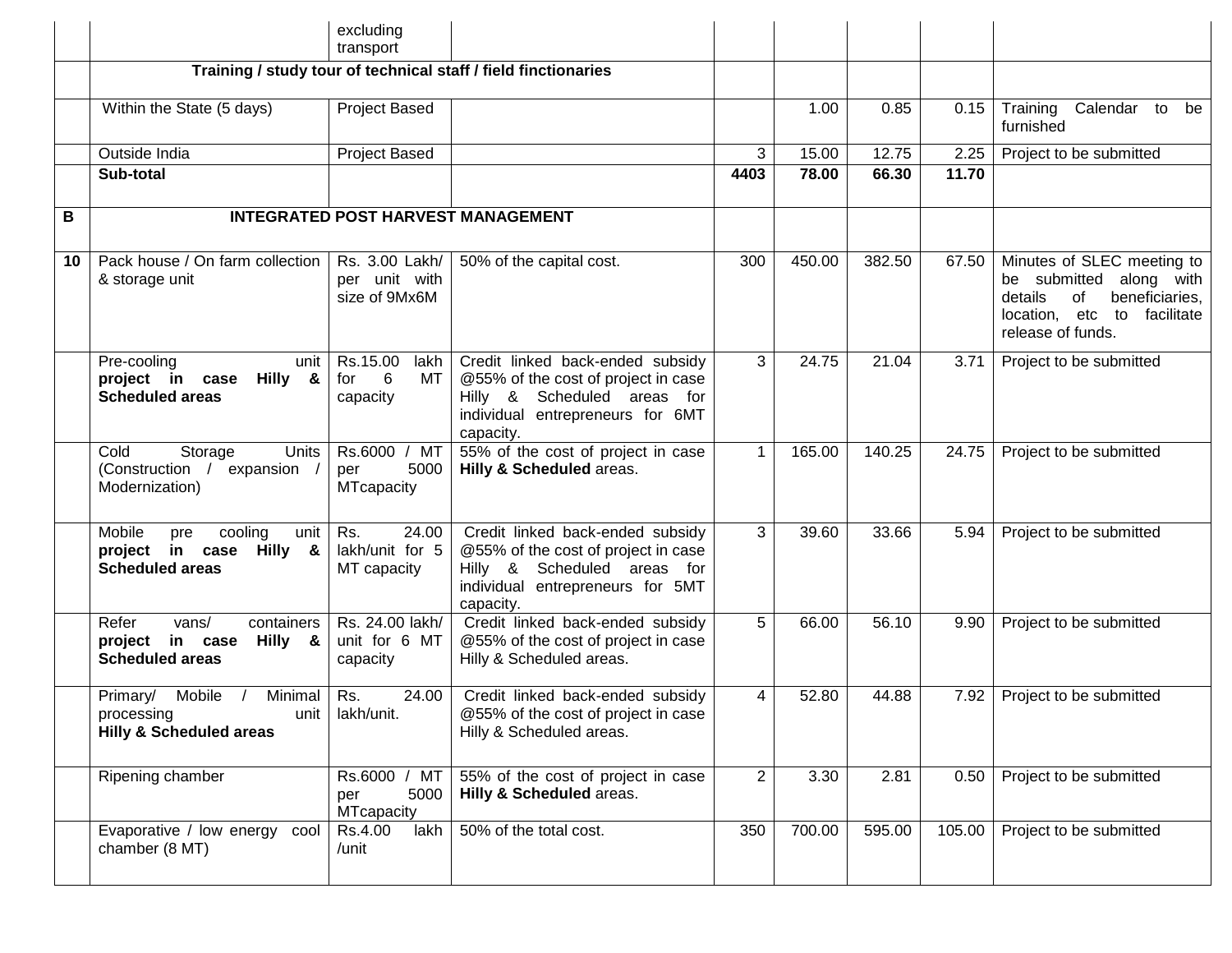|    | Preservation unit (low cost)                                                                                                                                                        | <b>Rs.2.00 lakh</b><br>/unit for new<br>unit.                                                                                                         | 50% of the total cost.                                                                                                                                                       | 390  | 390.00  | 331.5   | 58.5   | Minutes of SLEC meeting to<br>be submitted along with<br>details<br>of<br>beneficiaries,<br>location, etc to facilitate<br>release of funds. |
|----|-------------------------------------------------------------------------------------------------------------------------------------------------------------------------------------|-------------------------------------------------------------------------------------------------------------------------------------------------------|------------------------------------------------------------------------------------------------------------------------------------------------------------------------------|------|---------|---------|--------|----------------------------------------------------------------------------------------------------------------------------------------------|
|    | 12. Pusa Zero energy cool<br>chamber (100 kg)                                                                                                                                       | Rs. 4000 per<br>unit                                                                                                                                  | 50% of the total cost.                                                                                                                                                       | 323  | 6.46    | 5.5     | 1.0    | do                                                                                                                                           |
|    | Sub-total                                                                                                                                                                           |                                                                                                                                                       |                                                                                                                                                                              | 1381 | 1897.91 | 1613.22 | 284.69 |                                                                                                                                              |
|    |                                                                                                                                                                                     | <b>PRODUCE</b>                                                                                                                                        | ESTABLISHMENT OF MARKETING INFRASTRUCTURE FOR HORTICULTURAL                                                                                                                  |      |         |         |        |                                                                                                                                              |
|    | Rural Markets / Apni mandies /<br>Direct markets project in case<br><b>Hilly &amp; Scheduled areas</b>                                                                              | Rs. 20 lakh/<br>unit                                                                                                                                  | Credit linked back-ended subsidy<br>@ 40% of the capital cost of project<br>in general areas and 55% in case<br>of Hilly & Scheduled areas for<br>individual entrepreneurs.  | 3    | 33.00   | 28.05   | 4.95   | Project to be submitted                                                                                                                      |
|    | <b>Markets</b><br>Retail<br>outlets<br>(environmentally<br>controlled)<br>project in case Hilly &<br><b>Scheduled areas</b>                                                         | Rs. 10.00 lakh<br>/unit                                                                                                                               | Credit linked back-ended subsidy<br>@ 40% of the capital cost of project<br>in general areas and 55% in case<br>of Hilly & Scheduled areas for<br>individual entrepreneurs.  | 3    | 16.50   | 14.03   | 2.48   | Project to be submitted                                                                                                                      |
|    | Functional<br>Infrastructure:<br>for<br>collection, sorting / grading,<br>packing units etc project in<br>case Hilly & Scheduled areas                                              | Rs.15.00<br>lakh/unit                                                                                                                                 | Credit linked back-ended subsidy<br>@ 40% of the capital cost of project<br>in general areas and 55 % in case<br>of Hilly & Scheduled areas for<br>individual entrepreneurs. | 3    | 24.75   | 21.04   | 3.71   | Project to be submitted                                                                                                                      |
|    | Market<br>extension,<br>quality<br>market<br>&<br>led<br>awareness<br>extension activities for fresh<br>products                                                                    | Rs. 3.00 lakh<br>per event.                                                                                                                           | 100%<br><b>State</b><br>assistance<br>to<br>Government /SHM/Public Sector<br>Agencies.                                                                                       | 4    | 12.00   | 10.20   | 1.80   | Minutes of SLEC meeting to<br>be submitted along with<br>details<br>of<br>beneficiaries,<br>location, etc to facilitate<br>release of funds. |
|    | Sub-total                                                                                                                                                                           |                                                                                                                                                       |                                                                                                                                                                              |      | 86.25   | 73.31   | 12.94  |                                                                                                                                              |
| D  |                                                                                                                                                                                     | <b>Mission Management</b>                                                                                                                             |                                                                                                                                                                              |      |         |         |        |                                                                                                                                              |
| 11 | <b>State &amp; Districts Mission Offices</b><br>and implementing agencies for<br>administrative<br>expenses,<br>preparation,<br>project,<br>computerization,<br>contingency<br>etc. | 5% of total<br>annual<br>expenditure on<br>the basis of<br>appraised<br>needs to State<br>Horticulture<br>Mission (SHM)<br>/ implementing<br>Agencies | 100%assistance.                                                                                                                                                              |      | 377.06  | 320.50  | 56.56  | Fund to be utilized @ 5% of<br>actual Expenditure incurred<br>by the SHM.                                                                    |